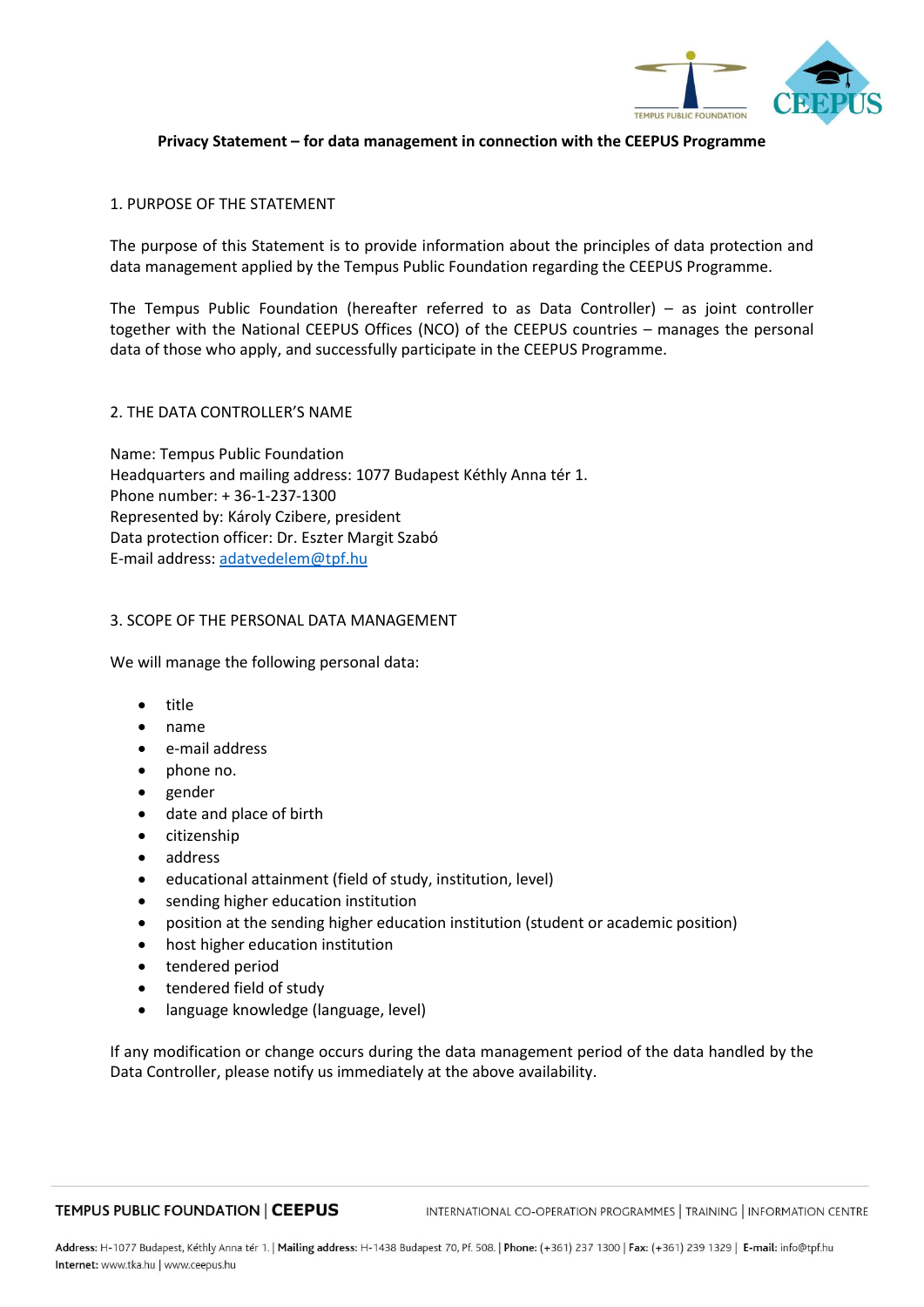# TEMPUS PUBLIC FOUNDATION

#### 4. THE LEGAL BASIS, OBJECTIVE AND METHOD OF DATA MANAGEMENT

4.1. Data management in the framework of the application process

4.1.1. The Management of data is based on your information-based statement, which includes your agreement for the use of your personal data provided during the submission of your application in the system. Legal Basis for the management of data: Article 6 (1) (b) of Regulation (EU) 2016/679 (General Data Protection Regulation) – preparation of contract signing.

For applications addressed to the National CEEPUS Offices in Albania, Bosnia-Herzegovina, Moldova, Montenegro, North Macedonia, Serbia and Kosovo, the legal basis for the management of data: Article 49 (1) (b) of Regulation (EU) 2016/679 (General Data Protection Regulation) – preparation of contract signing.

4.1.2. The purpose of data management is to evaluate your submitted application. The Data Controller uses the data you have provided exclusively for the purpose of evaluating your application.

4.2. Data management in the framework of the realization of your scholarship

4.2.1. The Management of data is based on the performance of the scholarship contract between you and the entitled Higher Education Institution. Legal Basis for the management of data: the performance of a contract according to Article 6 (1) (b) of Regulation (EU) 2016/679 (General Data Protection Regulation) and Article 49 (1) (b) of Regulation (EU) 2016/679 (General Data Protection Regulation) in the case of applications addressed to third countries as referred to in Point 4.1.1.

4.2.2. The purpose of data management is to realize your scholarship. The Data Controller uses the data you have provided exclusively for this purpose.

4.3. The Data Controller may not use or use the provided personal data for purposes other than those set out in these points. Disclosure of personal data to a third party – unless otherwise provided by law – is only possible with your prior express consent.

4.4. The Data Controller does not verify the personal information you provide. The authenticity of the data given is your sole responsibility. When submitting your e-mail address, you also assume liability for being the sole user of the e-mail address provided. With respect to this liability, any entry from an e-mail address will be attributed solely to you as the person who registered the e-mail address.

# 5. THE DURATION OF THE DATA PROCESSING

The duration of the data processing is at most 30 years (counted from submitting the institutional final report by the entitled Higher Education Institution), in accordance with Point 8. of the Privacy Policy<sup>1</sup> on the central application platform [https://ceepus.info.](https://ceepus.info/)

l

<sup>1</sup> <https://ceepus.info/default.aspx?CMSPage=95>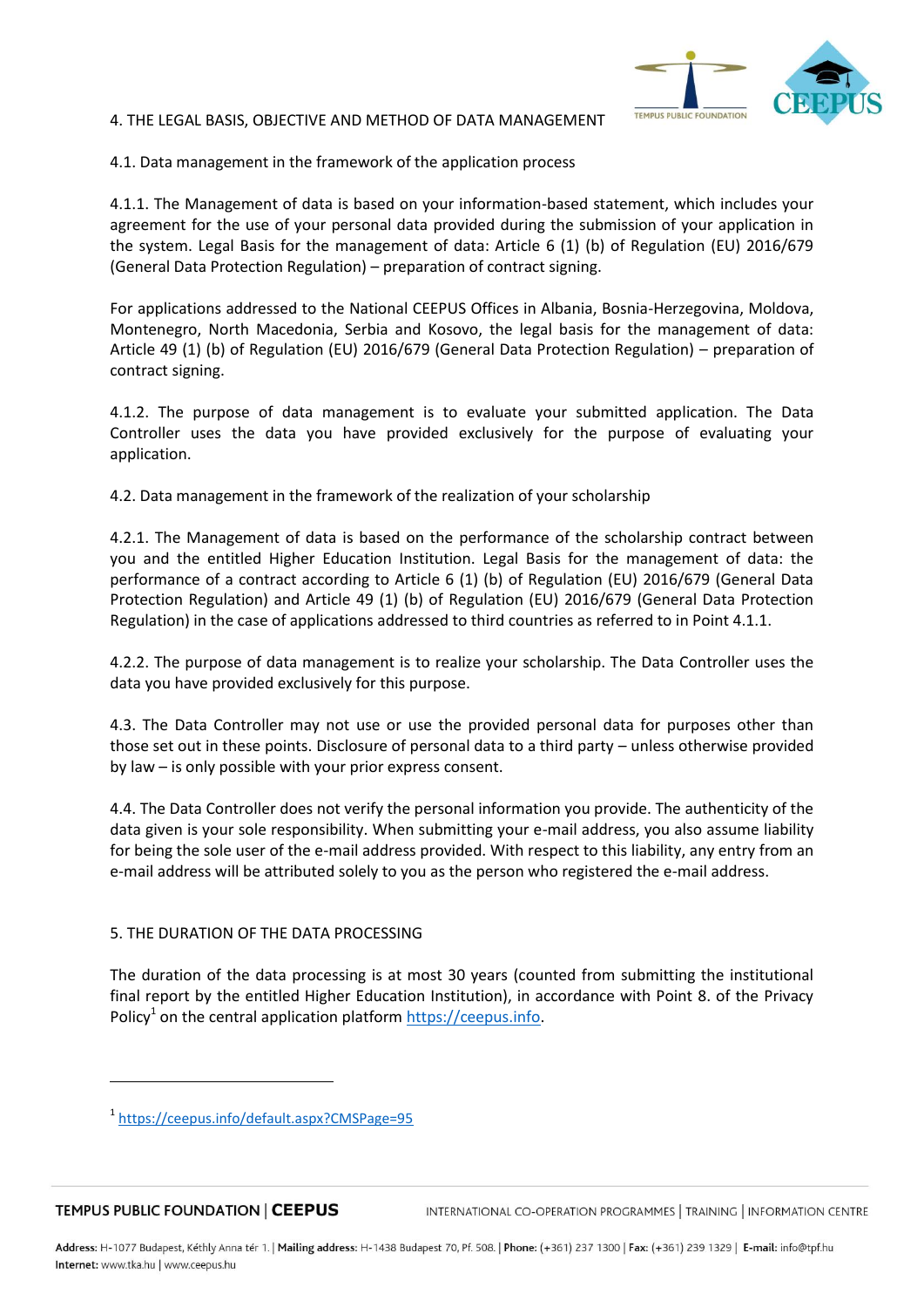

# 6. SCOPE OF PERSONS WITH ACCESS TO THE DATA, DATA TRANSFER AND DATA PROCESSING

6.1. It is primarily the Data Controller and its internal staff who are entitled to have access to the data in order to accomplish their employment duties.

Besides the Data Controller, the following entitled persons are allowed to access your data:

- The entitled Hungarian Higher Education Institution where you apply. The entitled Higher Education Institution ensures that it processes your data in accordance with the applicable regulations and its internal rules. The Institution may request other data in addition to the personal data referred to in Point 3.

Primarily, the following persons have access to your data at the Institution:

- local coordinator of the CEEPUS network,
- CEEPUS institutional coordinator (IRO),
- colleagues of the finance department responsible for scholarship payment in the case of incoming mobilities.
- Colleagues of the foreign Higher Education Institution responsible for CEEPUS.
- National CEEPUS Offices of your sending and host countries.
- Overall coordinator of the CEEPUS network.
- Central CEEPUS Office.
- Developers who manage the CEEPUS Software.

6.2. The Data Controller may use a Data Processor to operate the IT system.

Name of the Data Processor:

CEEPUS Generalsekretariat (Central CEEPUS Office) Albertgasse 35 A-1080 Wien, Ausztria

The Central CEEPUS Office is responsible for the central coordination of the CEEPUS Programme including the operation of the online application platform[: https://ceepus.info.](https://ceepus.info/)

# 7. THE RIGHTS AND RECOURSE TO LAW AVAILABLE TO THE PERSONS CONCERNED

7.1. You are entitled at any time to request information about your personal data managed by the Data Controller and may modify such data at any time by sending an e-mail request addressed to the contact details provided in Point 7.3.

7.2. At your request, the Data Controller must provide you with information regarding your personal data it manages, the data processed by the data processor entrusted by it, the source of such data, the purpose, legal basis and duration of the data management, the data processor's name, address and activities in connection with the handling of the data, the circumstances and effects of the data protection incident, the measures taken to remedy the incident, and – in the case of transmission of the personal data – the legal basis and the recipient of the data transfer. The service provider must provide the requested information in writing within 30 days of the submission of the request.

The Data Controller – through its data protection officer – keeps a record to supervise and keep you informed of any measures taken in connection with the data protection incident including the scope of personal data concerned, the scope and number of persons affected by the data protection incident, the date, circumstances and effects of the data protection incident and the measures implemented in order to remedy the incident, as well as any other data specified in the laws governing the management of data.

#### TEMPUS PUBLIC FOUNDATION | CEEPUS